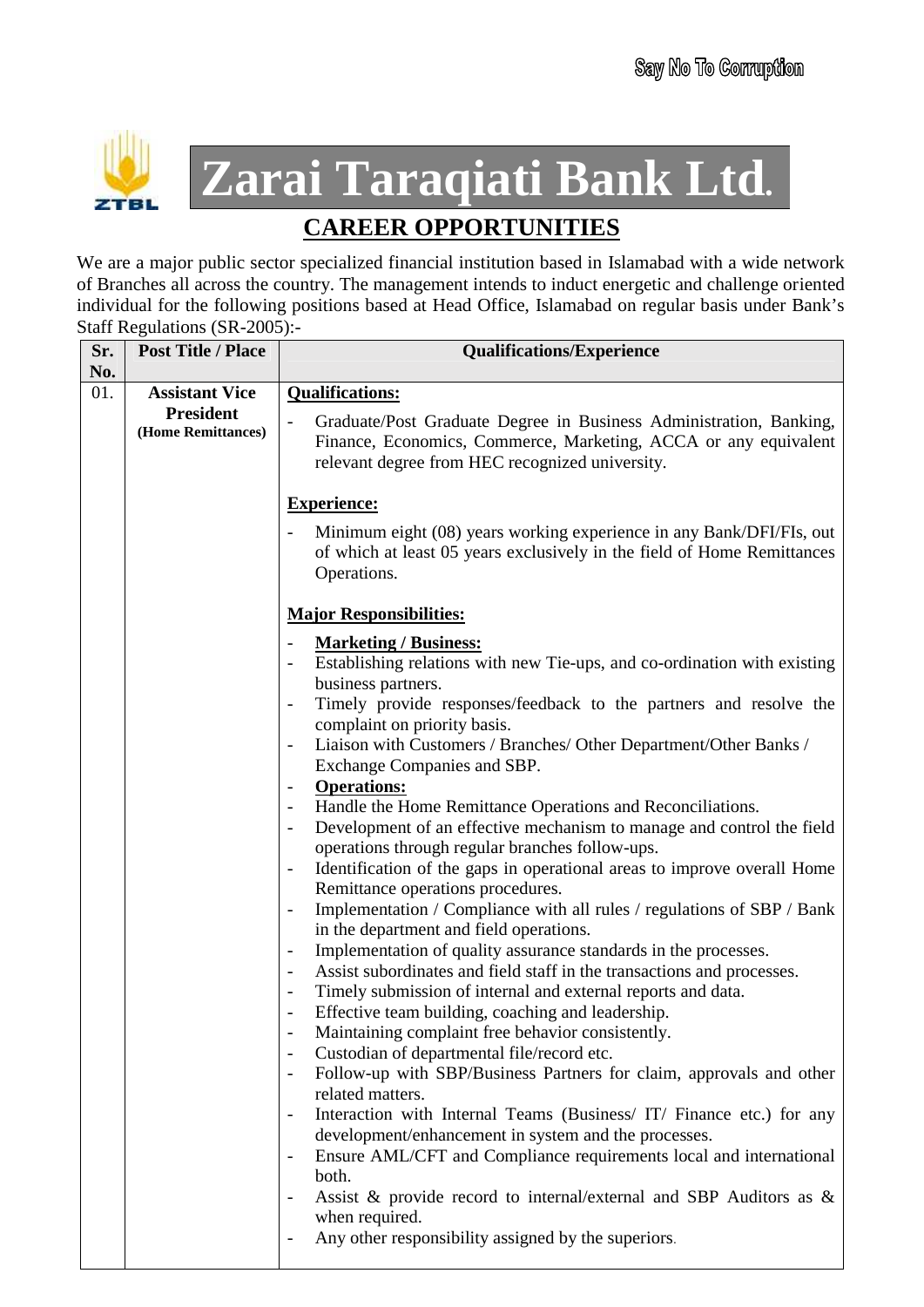| Sr.<br>No. | <b>Post Title / Place</b>                    | <b>Qualifications/Experience</b>                                                                                                                                                                           |
|------------|----------------------------------------------|------------------------------------------------------------------------------------------------------------------------------------------------------------------------------------------------------------|
|            | <b>Officer Grade I</b><br>(Home Remittances) | <b>Qualifications:</b><br>Graduate/Post Graduate Degree in Business Administration, Banking,<br>$\overline{\phantom{0}}$                                                                                   |
|            |                                              | Finance, Economics, Commerce, Marketing, ACCA or any equivalent<br>relevant degree from HEC recognized university.                                                                                         |
|            |                                              | <b>Experience:</b><br>$\overline{\phantom{a}}$                                                                                                                                                             |
|            |                                              | Minimum five (05) years working experience in any Bank/DFI/FIs, out<br>$\blacksquare$<br>of which at least 03 years exclusively in the field of Home Remittances<br>Operations.                            |
|            |                                              | <b>Major Responsibilities:</b>                                                                                                                                                                             |
|            |                                              | <b>Marketing / Business:</b><br>Increase the existing business by implementing the new ideas and<br>strategies.                                                                                            |
|            |                                              | Effective business partners and internal and external customer care.<br>$\qquad \qquad \blacksquare$<br>Implement the marketing plans in achieving the targets.<br>$\blacksquare$                          |
|            |                                              | <b>Operations:</b>                                                                                                                                                                                         |
|            |                                              | Assist the field staff and process the transactions related to Home<br>$\qquad \qquad \blacksquare$<br>Remittances in compliance with the regulation and AML/CFT measures.                                 |
|            |                                              | Reconciliation of GLs and accounts related to Home Remittances.<br>Close coordination with Branches for documentation completion in<br>respect of Home Remittances.                                        |
|            |                                              | Handling and record keeping of file, folders and circulars.<br>$\overline{\phantom{a}}$                                                                                                                    |
|            |                                              | Maintenance and updation of the daily, weekly and monthly reports in<br>$\overline{\phantom{a}}$<br>respect of Home Remittances.                                                                           |
|            |                                              | Positive internal audit rating with low incidents of audit objections.<br>$\blacksquare$<br>Adherence to ZTBL policies and procedures                                                                      |
|            |                                              | $\qquad \qquad \blacksquare$<br>Ensure thoroughly checking and filing of all related system generated<br>$\overline{\phantom{a}}$<br>reports with 100% accuracy.                                           |
|            |                                              | Implementation / Compliance with all rules / regulations of SBP / Bank                                                                                                                                     |
|            |                                              | in the department and field operations.<br>Timely submission of internal and external reports and data.<br>$\overline{\phantom{a}}$                                                                        |
|            |                                              | Maintaining complaint free behavior consistently.<br>$\blacksquare$<br>Ensure AML/CFT and Compliance requirements local and international                                                                  |
|            |                                              | both.                                                                                                                                                                                                      |
|            |                                              | Any other responsibility assigned by the superiors.                                                                                                                                                        |
| Sr.<br>No. | <b>Post Title / Place</b>                    | <b>Qualifications/Experience</b>                                                                                                                                                                           |
|            | <b>Officer Grade II</b>                      | <b>Qualifications:</b>                                                                                                                                                                                     |
|            | (Home Remittances)                           | Graduate/Post Graduate Degree in Business Administration, Banking,<br>$\overline{a}$<br>Finance, Economics, Commerce, Marketing, ACCA or any equivalent<br>relevant degree from HEC recognized university. |
|            |                                              | <b>Experience:</b><br>$\qquad \qquad$                                                                                                                                                                      |
|            |                                              | Minimum three (03) years experience in any Bank/DFI/FIs, out of<br>$\blacksquare$<br>which at least 01 year exclusively in the field of Home Remittances<br>Operations.                                    |
|            |                                              |                                                                                                                                                                                                            |